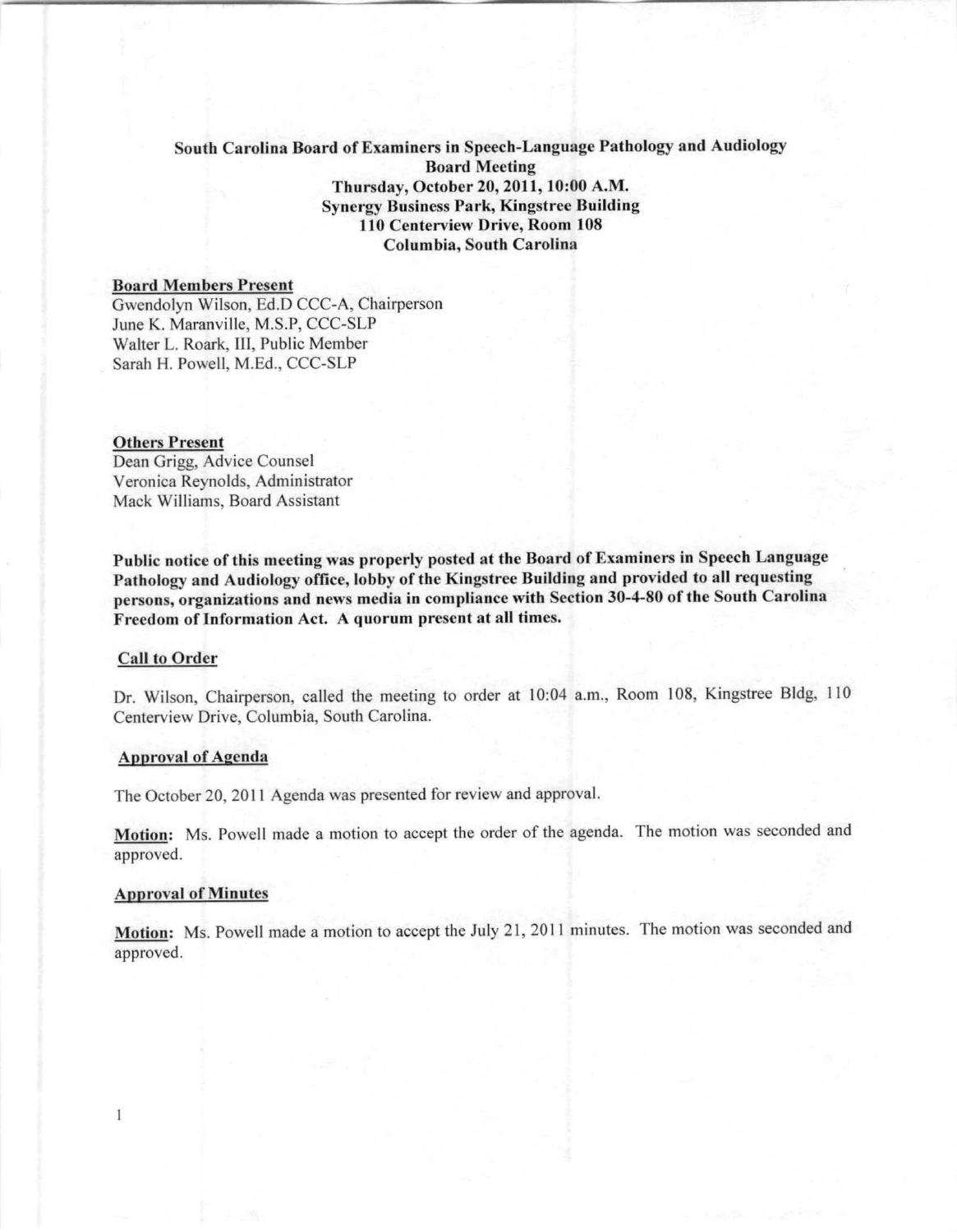#### **New Business**

## **Disciplinary Hearings**

Motion: Ms. Powell made a motion to go into Executive Session. The motion was seconded and approved.

Motion: Ms. Powell made a motion to come out of Executive Session. The motion was seconded and approved.

I. Brenda Carner: Ms. Carner did not make a personal appearance before the Board and was not represented by legal counsel.

Mr. Hanks presented the Board with a consent agreement.

Motion: In open session, Mr. Roark made a motion to accept the consent agreement. The motion was seconded and approved.

2. Sonja S. Menzel-Quartuccio: Ms. Menzel-Quartuccio made a personal appearance before the Board and was not represented by legal counsel. Ms. Menzel-Quartuccio is requesting a continuance.

Motion: Ms. Maranville made a motion to go into Executive Session. The motion was seconded and approved.

Motion: Ms. Powell made a motion to come out of Executive Session. The motion was seconded and approved.

Motion: In open session, Ms. Maranville made a motion to deny the request for a continuance and to proceed with the hearing. The motion was seconded and approved.

Motion: Ms. Maranville made a motion to go into Executive Session. The motion was seconded and approved.

Motion: Ms. Powell made a motion to come out of Executive Session. The motion was seconded and approved.

Motion: In open session, Ms. Maranville made a motion to grant a request for a continuance. The motion was seconded and approved.

Motion: Ms. Powell made a motion to accept Ms. Menzel-Quartuccio voluntary surrender of license effective immediately until further notice from the Board. The motion was seconded and approved.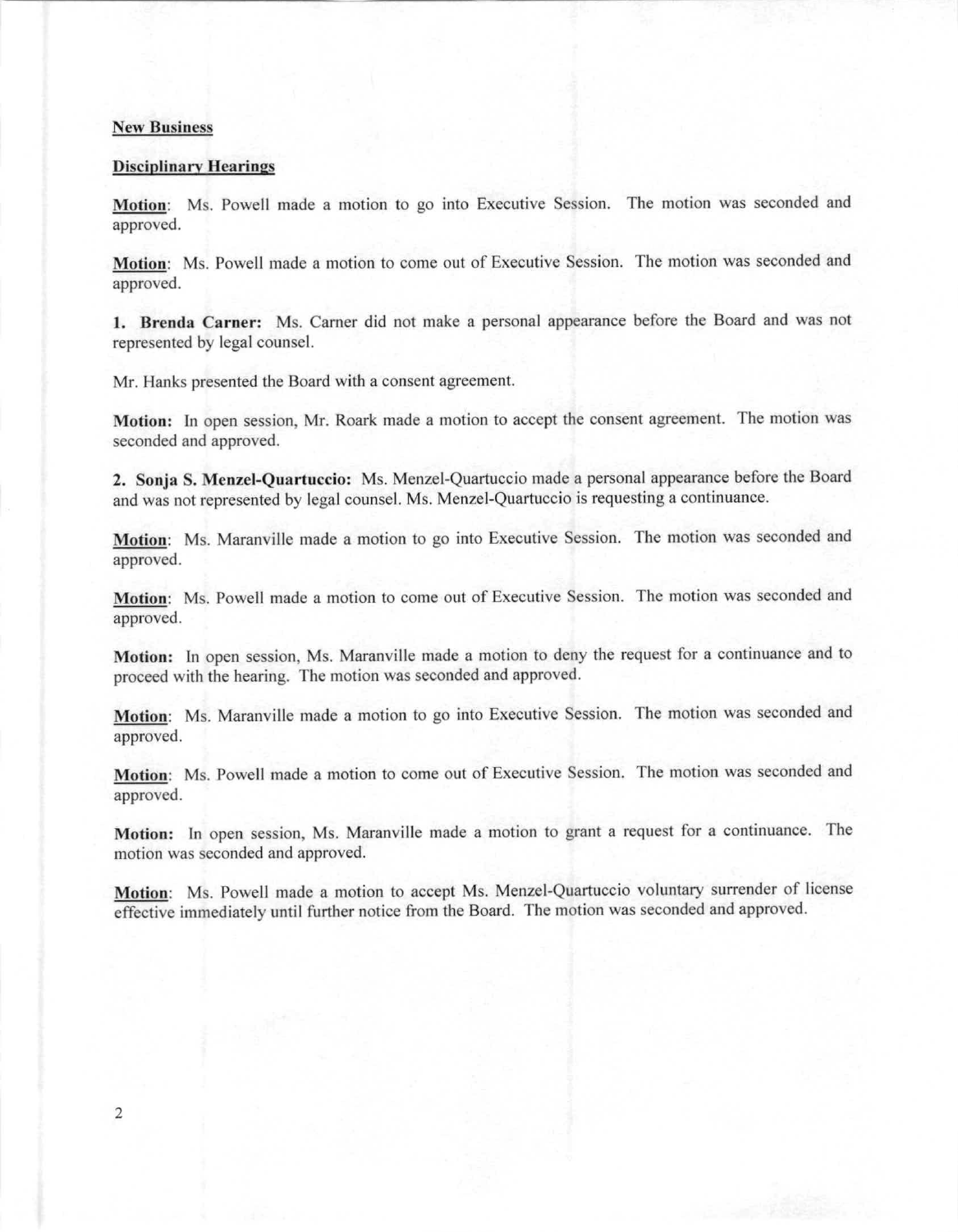Office of General Counsel (OGC) Report: Ms. Lewis presented the OGC report to the Board for **review.**

Motion: In open session, Ms. Powell made a motion to accept the OGC report. The motion was seconded and approved.

### Application Hearings

I. Marisa Sitors: Ms. Sitors made a personal appearance before the Board and waived representation of legal counsel. The purpose of the hearing was to determine whether to grant Ms. Sitors a license as a speech language pathology assistant.

Motion: Ms. Maranville made a motion to go into Executive Session. The motion was seconded and approved.

Motion: Mr. Roark made a motion to come out of Executive Session. The motion was seconded and approved.

Motion: In open session, Ms. Powell made a motion not to grant the license as speech language pathology assistant according to the statue and regulation. The motion was seconded and approved.

2. Stephen Cutia: Mr. Cutia made a personal appearance before the Board and waived representation of legal counsel. The purpose of this hearing is to determine whether Mr. Cutia should be granted a license as a speech-language pathologist.

Motion: In open session, Ms. Maranville made a motion to grant Mr. Cutia a license as an intern. The motion was seconded and approved.

3. Lesley Johnson: Ms. Johnson made a personal appearance before the Board and waived representation of legal counsel. The purpose of this hearing is to determine whether Ms. Johnson should be granted a license as a speech-language pathologist assistant.

Motion: Ms. Powell made a motion to go into Executive Session. The motion was seconded and approved.

Motion: Ms. Powell made a motion to come out of Executive Session. The motion was seconded and approved.

Motion: Ms. Maranville made a motion to go into Executive Session. The motion was seconded and approved.

Motion: Ms. Maranville made a motion to come out of Executive Session. The motion was seconded and approved.

Motion: In open session, Ms. Powell made a motion to grant Ms. Johnson a speech language pathology assistant license. The motion was seconded and approved.

4. Renee Pettus: Ms. Pettus made a personal appearance before the Board and waived representation of legal counsel. The purpose of this hearing is to determine whether to reinstate Ms. Pettus license as an audiologist.

3